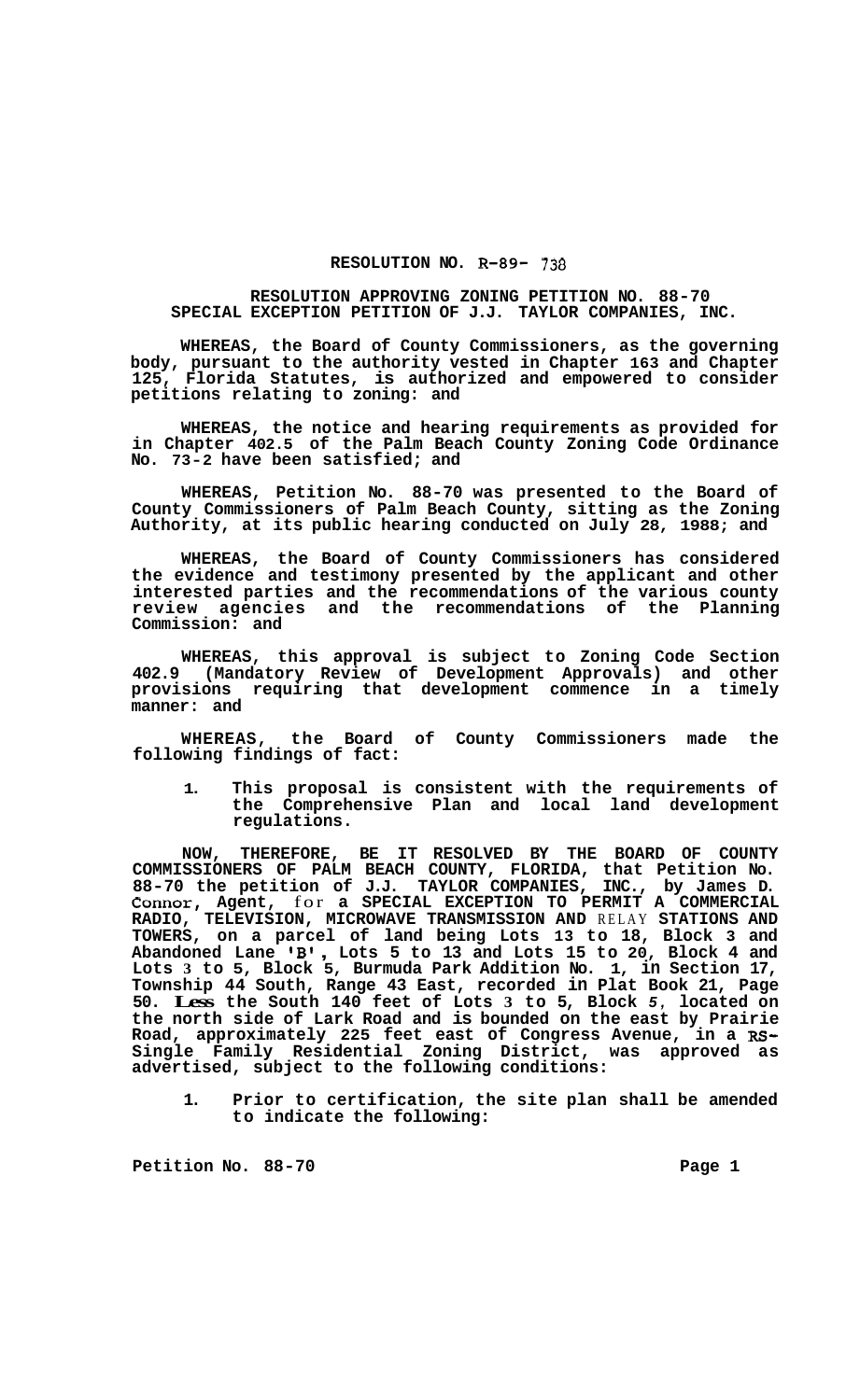- **a. Towers located the minimum distance from all property lines (one hundred ten (110) percent of their height), or breakpoint calculations shall be certified by a registered engineer and submitted to substantiate the one hundred ten (110) percent breakpoint position; and**
- **2. Use of site shall be limited to four (4) commercial FM radio broadcast towers and accessory structures.**
- **3. Prior to site plan certification, the petitioner shall document that the towers do not encroach into or through public or private airport approach plans as established by the Federal Aviation ADministration.**
- **4. Sewer service is available to the property. Therefore, no septic tank shall be permitted on the site.**
- **5. Water service is available to the property. Therefore, no well shall be permitted on the site to provide potable water.**
- *6.*  **The developer shall provide discharge control and treatment for the stormwater runoff in accordance with all applicable agency requirements in effect at the time of the permit application. However, at a minimum, this development shall retain onsite the stormwater runoff generated by a three (3) year-one (1) hour storm with a total rainfall of 3 inches as required by the Permit Section, Land Development Division. In the event that the subject site abuts a Department of Transportation maintained roadway, concurrent approval from the Florida Department of Transportation will also be required. The drainage system shall be maintained in an acceptable condition as approved by the County Engineer. In the event that the drainage system is not adequately maintained as determined by the County Engineer, this matter will be referred to the Code Enforcement Board for enforcement.**
- *7.*  **Within 90 days of approval of this project, the property owner shall convey to Palm Beach County by road right-of-way warranty deed for Congress Avenue, 53 feet from centerline free of all encumbrances and encroachments. Petitioner shall provide Palm Beach County with sufficient documentation acceptable to the Right of Way Acquisition Section to ensure that the property is free of all encumbrances and encroachments. Right-of-way conveyances shall also include "Safe Sight**  Corners" where appropriate at intersections as **determined by the County Engineer.**

Petition No. 88-70 **Page 2 Page 2**